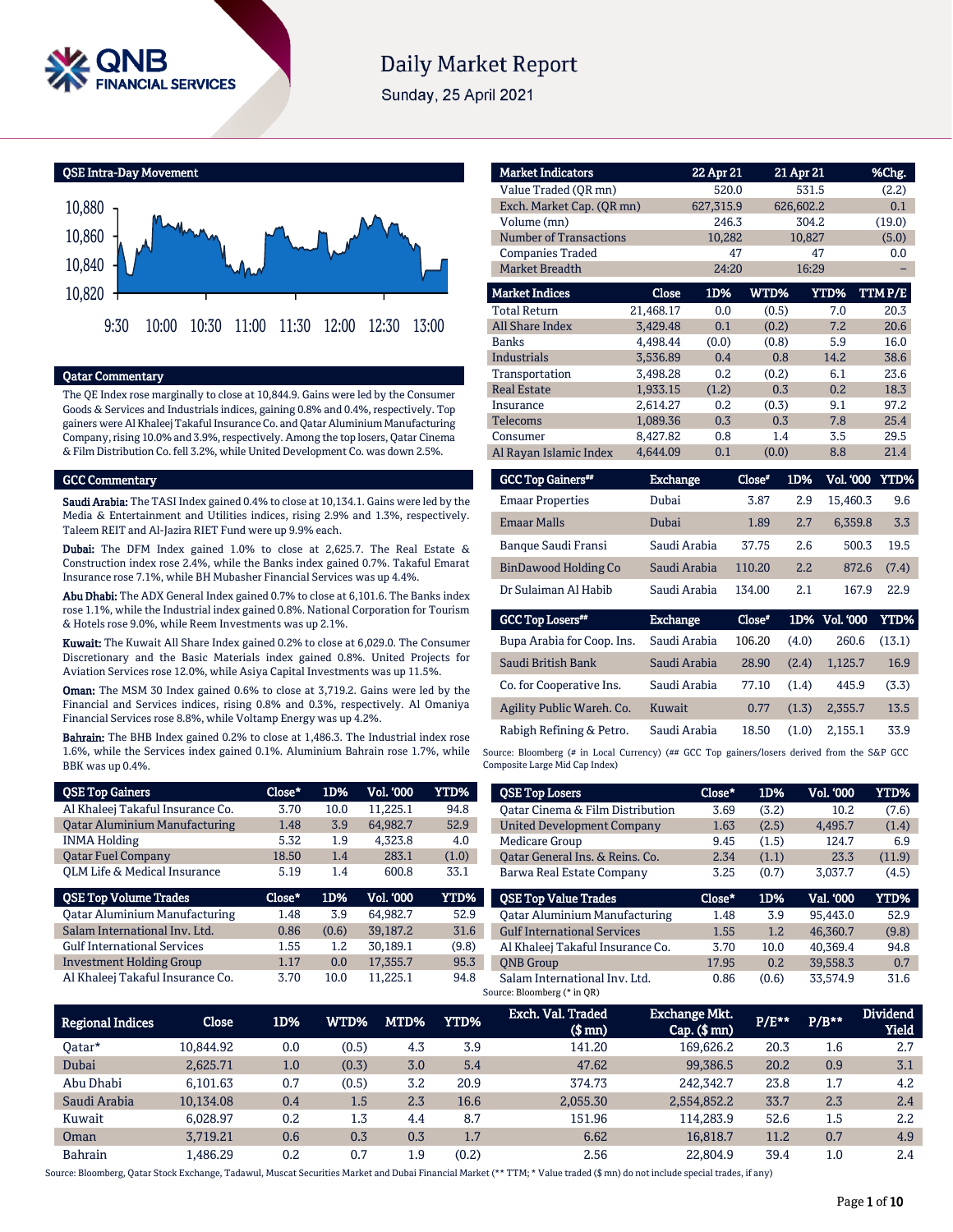## Qatar Market Commentary

- The QE Index rose marginally to close at 10,844.9. The Consumer Goods & Services and Industrials indices led the gains. The index rose on the back of buying support from GCC, Arab and Foreign shareholders despite selling pressure from Qatari shareholders.
- Al Khaleej Takaful Insurance Company and Qatar Aluminium Manufacturing Company were the top gainers, rising 10.0% and 3.9%, respectively. Among the top losers, Qatar Cinema & Film Distribution Company fell 3.2%, while United Development Company was down 2.5%.
- Volume of shares traded on Thursday fell by 19.0% to 246.3mn from 304.2mn on Wednesday. Further, as compared to the 30-day moving average of 293.6mn, volume for the day was 16.1% lower. Qatar Aluminium Manufacturing Company and Salam International Investment Limited were the most active stocks, contributing 26.4% and 15.9% to the total volume, respectively.

| <b>Overall Activity</b>        | Buy %* | Sell %* | Net (QR)         |
|--------------------------------|--------|---------|------------------|
| Qatari Individuals             | 51.18% | 51.95%  | (3,982,140.5)    |
| <b>Oatari Institutions</b>     | 13.85% | 23.30%  | (49, 176, 014.8) |
| Oatari                         | 65.03% | 75.25%  | (53, 158, 155.3) |
| <b>GCC</b> Individuals         | 1.05%  | 0.76%   | 1,483,674.8      |
| <b>GCC</b> Institutions        | 1.96%  | 0.77%   | 6,184,921.9      |
| GCC                            | 3.00%  | 1.53%   | 7,668,596.7      |
| Arab Individuals               | 12.59% | 12.47%  | 629,624.6        |
| <b>Arab Institutions</b>       |        | 0.06%   | (301, 240.4)     |
| Arab                           | 12.59% | 12.53%  | 328,384.2        |
| Foreigners Individuals         | 4.99%  | 3.77%   | 6,325,872.6      |
| <b>Foreigners Institutions</b> | 14.39% | 6.92%   | 38,835,301.7     |
| <b>Foreigners</b>              | 19.38% | 10.69%  | 45, 161, 174. 3  |

Source: Qatar Stock Exchange (\*as a % of traded value)

## Ratings, Earnings Releases, Global Economic Data and Earnings Calendar

### Ratings Updates

| Company                           | Agencv         | Market . | Type*      | Old Rating | New Rating | <b>Rating Change</b> | Outlook | <b>Outlook Change</b> |
|-----------------------------------|----------------|----------|------------|------------|------------|----------------------|---------|-----------------------|
| Oatar Islamic<br>Insurance (QISI) | <b>AM Best</b> | Jatar    | FSR/LT-ICR | B+/bbb     | А-/а       |                      | Stable  |                       |

Source: News reports, Bloomberg (\* LT – Long Term, FSR- Financial Strength Rating, ICR – Issuer Credit Rating)

## Earnings Releases

| <b>Company</b>                             | <b>Market</b> | <b>Currency</b> | Revenue (mn)<br>102021 | % Change<br>YoY | <b>Operating Profit</b><br>$(mn)$ 102021 | % Change<br>YoY. | Net Profit<br>(mn) 1Q2021 | % Change<br>YoY |
|--------------------------------------------|---------------|-----------------|------------------------|-----------------|------------------------------------------|------------------|---------------------------|-----------------|
| Makkah Construction and<br>Development Co. | Saudi Arabia  | <b>SR</b>       | 23.0                   | $-75.5%$        | (9.0)                                    | N/A              | (11.0)                    | N/A             |
| Al-Baha Investment and<br>Development Co.  | Saudi Arabia  | <b>SR</b>       | 11.2                   | 7.1%            | (26.5)                                   | N/A              | (29.8)                    | N/A             |
| Zamil Industrial Investment Co.            | Saudi Arabia  | <b>SR</b>       | 949.2                  | 7.8%            | 16.6                                     | N/A              | 5.2                       | N/A             |
| Yanbu Cement Co.                           | Saudi Arabia  | <b>SR</b>       | 292.4                  | 5.4%            | 68.6                                     | $-29.9%$         | 73.4                      | $-20.4%$        |
| Saudi Kayan Petrochemical Co.              | Saudi Arabia  | <b>SR</b>       | 2.683.3                | 42.1%           | 586.8                                    | N/A              | 492.9                     | N/A             |
| Saudi Telecom Co.                          | Saudi Arabia  | <b>SR</b>       | 15.695.0               | 12.6%           | 3.482.0                                  | 15.9%            | 2.952.0                   | 1.3%            |

Source: Company data, DFM, ADX, MSM, TASI, BHB.

## Global Economic Data

| <b>Date</b> | <b>Market</b> | <b>Source</b>       | <b>Indicator</b>                     | Period    | Actual           | Consensus        | <b>Previous</b> |
|-------------|---------------|---------------------|--------------------------------------|-----------|------------------|------------------|-----------------|
| 04/22       | <b>US</b>     | Department of Labor | <b>Initial Jobless Claims</b>        | $17$ -Apr | 547 <sub>k</sub> | 610 <sub>k</sub> | 586k            |
| 04/22       | <b>US</b>     | Department of Labor | <b>Continuing Claims</b>             | $10$ -Apr | 3,674k           | 3,650k           | 3,708k          |
| 04/23       | <b>US</b>     | Markit              | Markit US Manufacturing PMI          | Apr       | 60.6             | 61.0             | 59.1            |
| 04/23       | <b>US</b>     | Markit              | <b>Markit US Services PMI</b>        | Apr       | 63.1             | 61.5             | 60.4            |
| 04/23       | <b>US</b>     | Markit              | Markit US Composite PMI              | Apr       | 62.2             | -                | 59.7            |
| 04/23       | <b>UK</b>     | GfK NOP (UK)        | <b>GfK Consumer Confidence</b>       | Apr       | $-15$            | $-12$            | $-16$           |
| 04/23       | <b>UK</b>     | Markit              | Markit UK PMI Manufacturing SA       | Apr       | 60.7             | 59.0             | 58.9            |
| 04/23       | <b>UK</b>     | Markit              | Markit/CIPS UK Services PMI          | Apr       | 60.1             | 58.9             | 56.3            |
| 04/23       | <b>UK</b>     | Markit              | Markit/CIPS UK Composite PMI         | Apr       | 60.0             | 58.1             | 56.4            |
| 04/23       | EU            | Markit              | Markit Eurozone Manufacturing PMI    | Apr       | 63.3             | 62.0             | 62.5            |
| 04/23       | EU            | Markit              | Markit Eurozone Services PMI         | Apr       | 50.3             | 49.1             | 49.6            |
| 04/23       | EU            | Markit              | Markit Eurozone Composite PMI        | Apr       | 53.7             | 52.9             | 53.2            |
| 04/23       | Germany       | Markit              | Markit/BME Germany Manufacturing PMI | Apr       | 66.4             | 65.8             | 66.6            |
| 04/23       | Germany       | Markit              | <b>Markit Germany Services PMI</b>   | Apr       | 50.1             | 51.0             | 51.5            |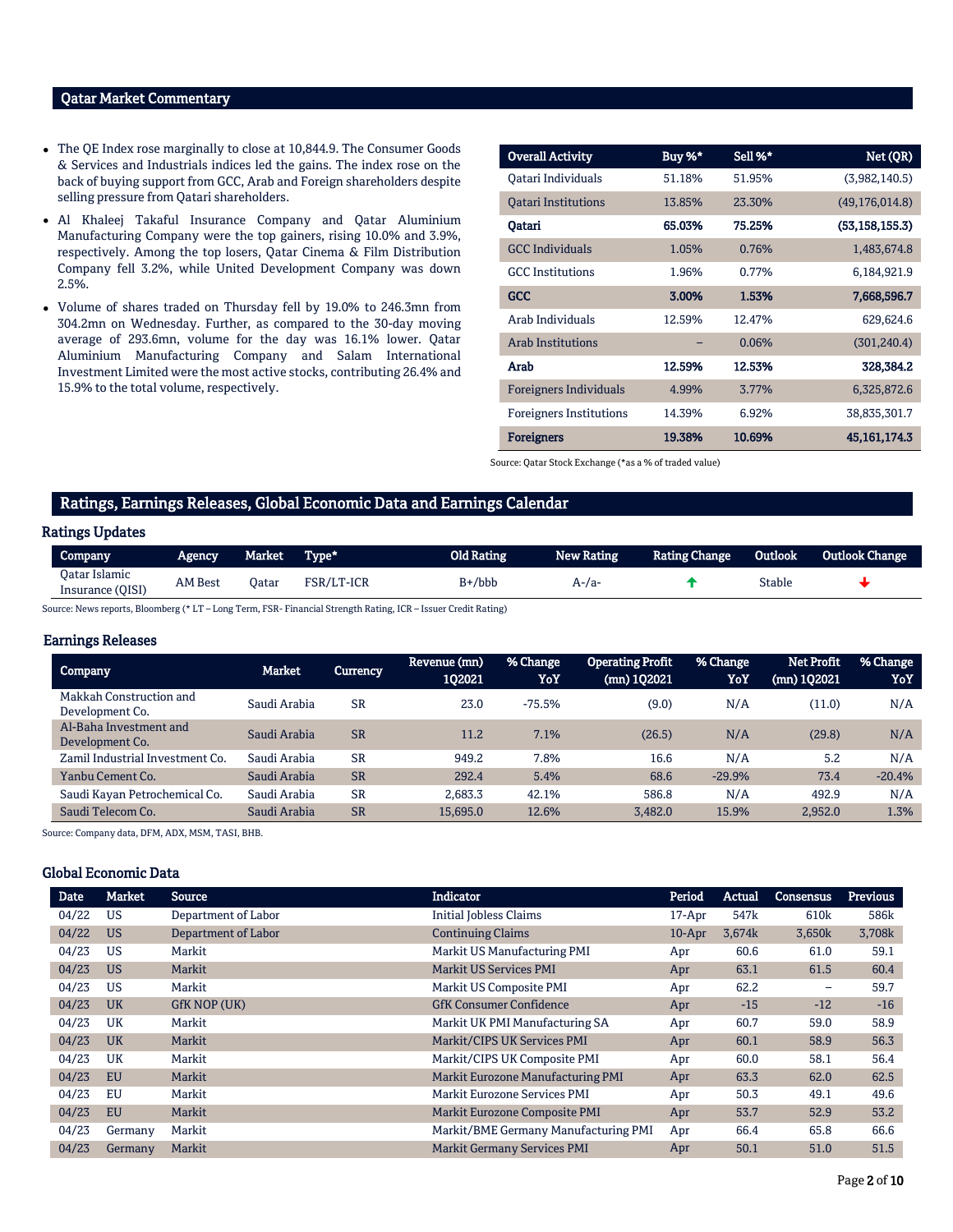| 04/23 Germany Markit |        | Markit/BME Germany Composite PMI Apr    | 56.0 | 57.0 | 57.3 |
|----------------------|--------|-----------------------------------------|------|------|------|
| $04/23$ France       | Markit | Markit France Manufacturing PMI<br>Appr | 59.2 | 59.0 | 59.3 |

## Global Economic Data

| <b>Date</b> | Market | <b>Source</b>                                   | <b>Indicator</b>                  | Period | Actual  | <b>Consensus</b>         | <b>Previous</b> |
|-------------|--------|-------------------------------------------------|-----------------------------------|--------|---------|--------------------------|-----------------|
| 04/23       | France | Markit                                          | <b>Markit France Services PMI</b> | Apr    | 50.4    | 46.7                     | 48.2            |
| 04/23       | France | Markit                                          | Markit France Composite PMI       | Apr    | 51.7    | 49.4                     | 50.0            |
| 04/23       | Japan  | Ministry of Internal Affairs and Communications | Natl CPI YoY                      | Mar    | $-0.2%$ | $-0.2%$                  | $-0.4%$         |
| 04/23       | Japan  | Markit                                          | Jibun Bank Japan PMI Mfg          | Apr    | 53.3    | -                        | 52.7            |
| 04/23       | Japan  | Markit                                          | Jibun Bank Japan PMI Services     | Apr    | 48.3    | -                        | 48.3            |
| 04/23       | Japan  | Markit                                          | Jibun Bank Japan PMI Composite    | Apr    | 50.2    | $\overline{\phantom{0}}$ | 49.9            |

Source: Bloomberg (s.a. = seasonally adjusted; n.s.a. = non-seasonally adjusted; w.d.a. = working day adjusted)

## Earnings Calendar

| <b>Tickers</b> | <b>Company Name</b>                           | Date of reporting 1Q2021 results | No. of days remaining | <b>Status</b> |
|----------------|-----------------------------------------------|----------------------------------|-----------------------|---------------|
| <b>WDAM</b>    | <b>Widam Food Company</b>                     | 25-Apr-21                        | $\mathbf 0$           | Due           |
| <b>CBQK</b>    | The Commercial Bank                           | 25-Apr-21                        | $\mathbf{0}$          | Due           |
| <b>VFQS</b>    | Vodafone Qatar                                | 25-Apr-21                        | $\mathbf 0$           | Due           |
| <b>IGRD</b>    | <b>Investment Holding Group</b>               | 25-Apr-21                        | $\mathbf{0}$          | Due           |
| <b>OEWS</b>    | Qatar Electricity & Water Company             | 25-Apr-21                        | $\mathbf 0$           | Due           |
| <b>OLMI</b>    | QLM Life & Medical Insurance Company          | 26-Apr-21                        | $\mathbf{1}$          | Due           |
| <b>ERES</b>    | <b>Ezdan Holding Group</b>                    | 26-Apr-21                        | $\mathbf{1}$          | Due           |
| <b>DBIS</b>    | Dlala Brokerage & Investment Holding Company  | 26-Apr-21                        | $\mathbf{1}$          | Due           |
| IQCD           | <b>Industries Qatar</b>                       | 26-Apr-21                        | $\mathbf{1}$          | <b>Due</b>    |
| <b>SIIS</b>    | Salam International Investment Limited        | 26-Apr-21                        | $\mathbf{1}$          | Due           |
| QATI           | <b>Qatar Insurance Company</b>                | 27-Apr-21                        | $\mathbf{2}$          | Due           |
| <b>OIIK</b>    | <b>Oatar International Islamic Bank</b>       | 27-Apr-21                        | $\overline{2}$        | Due           |
| <b>GWCS</b>    | <b>Gulf Warehousing Company</b>               | 27-Apr-21                        | $\overline{2}$        | Due           |
| <b>MPHC</b>    | Mesaieed Petrochemical Holding Company        | 27-Apr-21                        | $\overline{2}$        | Due           |
| <b>BLDN</b>    | Baladna                                       | 27-Apr-21                        | $\overline{2}$        | Due           |
| <b>MRDS</b>    | Mazaya Qatar Real Estate Development          | 28-Apr-21                        | $\overline{3}$        | Due           |
| <b>AHCS</b>    | <b>Aamal Company</b>                          | 28-Apr-21                        | 3                     | Due           |
| <b>MERS</b>    | Al Meera Consumer Goods Company               | 28-Apr-21                        | $\overline{3}$        | Due           |
| <b>OAMC</b>    | <b>Qatar Aluminum Manufacturing Company</b>   | 28-Apr-21                        | 3                     | Due           |
| <b>OCFS</b>    | Qatar Cinema & Film Distribution Company      | 28-Apr-21                        | $\overline{3}$        | Due           |
| <b>ORDS</b>    | Ooredoo                                       | 28-Apr-21                        | 3                     | Due           |
| <b>MCCS</b>    | Mannai Corporation                            | 28-Apr-21                        | $\overline{3}$        | Due           |
| QIMD           | <b>Qatar Industrial Manufacturing Company</b> | 28-Apr-21                        | 3                     | Due           |
| <b>AKHI</b>    | Al Khaleej Takaful Insurance Company          | 28-Apr-21                        | $\overline{3}$        | Due           |
| <b>DOHI</b>    | Doha Insurance Group                          | 28-Apr-21                        | 3                     | Due           |
| QISI           | Qatar Islamic Insurance Group                 | 28-Apr-21                        | $\sqrt{3}$            | Due           |
| <b>DHBK</b>    | Doha Bank                                     | 28-Apr-21                        | 3                     | Due           |
| QGRI           | Qatar General Insurance & Reinsurance Company | 29-Apr-21                        | $\overline{4}$        | Due           |
| ZHCD           | <b>Zad Holding Company</b>                    | 29-Apr-21                        | 4                     | Due           |
| <b>GISS</b>    | <b>Gulf International Services</b>            | 29-Apr-21                        | $\overline{4}$        | <b>Due</b>    |
| QOIS           | <b>Qatar Oman Investment Company</b>          | 29-Apr-21                        | 4                     | Due           |
| <b>NLCS</b>    | Alijarah Holding                              | 29-Apr-21                        | 4                     | Due           |

Source: QSE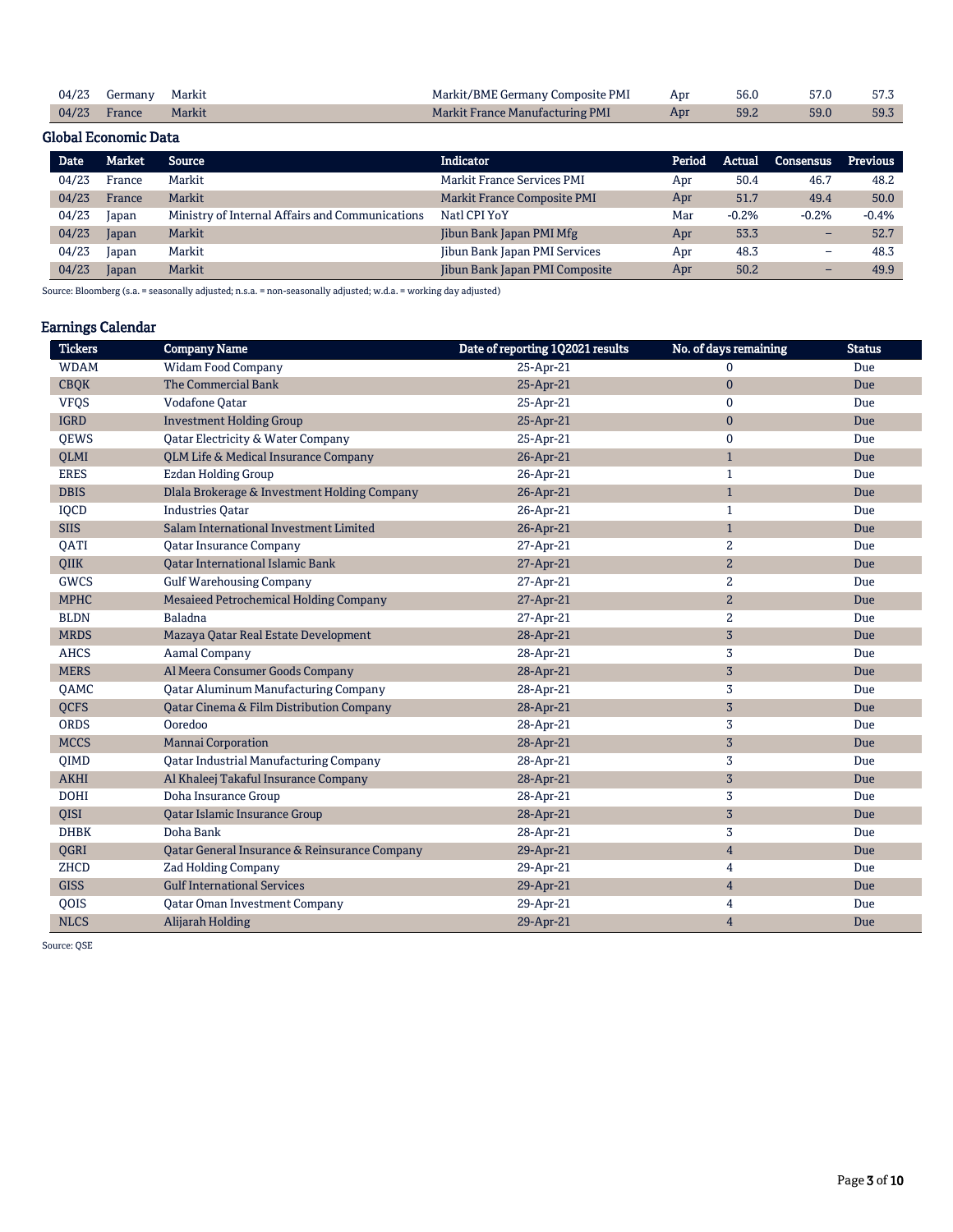## News

## Qatar

- QNB receives Green Market Pioneer in Qatar award QNB Group, the largest financial institution in the Middle East and Africa, has won the "Green Market Pioneer in Qatar" Award at the sixth Climate Bonds Awards, announced by the Climate Bonds Initiative (CBI). The Climate Bonds Awards, provided by the London-based non-profit CBI, recognizes institutions who have demonstrated leadership through pioneering initiatives and green issuances to support specific climate-related or environmental projects. Commenting on this, Executive General Manager and Group Chief Business Officer at QNB, Mr. Yousef Mahmoud Al-Neama stated: "QNB is honored to receive this prestigious award in recognition of the performance and commitment the Group has demonstrated in supporting the development of a green bond market in the region, whilst attracting a more diversified and socially conscious base of investors. This achievement is also a testament that we are on the right path to support the transition to a low carbon and environmentally sustainable economy, and provide our international investors further opportunity for sustainable investment." The award acknowledges QNB's position as a regional hub for issuing green bonds for sustainable projects in Qatar and across the Middle East and Africa. In September 2020, QNB Group became the first bank in Qatar to debut green bonds, issuing a USD 600 million green bond under its Medium Term Note (MTN) programme. The proceeds of the issuance were used to finance and/or re-finance assets in eligible green projects. The issuance was a proof to the investor community that QNB has developed a meaningful sustainability strategy aligned to the Qatar National Vision (QNV) 2030, the United Nations Sustainable Development Goals (UNSDGs) and the Qatar Stock Exchange's (QSE) directives on sustainability standards. It also demonstrated that the bank has identified material environmental risks and opportunities and that it is ready to face, invest and deliver upon them. The bond, which was listed on the London Stock Exchange (LSE), received subscriptions in excess of USD 1.8 billion, demonstrating strong global investor confidence. (Press Release)
- QGRI discloses the names of the nominees for the board of directors membership – Qatar General Insurance & Reinsurance Company (QGRI) announced the names of Qatar Central Bank Approved Nominees for board of directors membership for the period (2021-2023). (1) Middle East Business Development represented by Shiekh Khalifa Jassim M J Al-Thani – Non-Independent Candidate. (2) Al Mana Capital Real Estate represented by Nawaf Ibrahim A Al-Mana – Non-Independent Candidate. (3) Al Mana Capital Holding represented by Abdulaziz Mohamed H A Al-Mana – Non-Independent Candidate. (4) Shiekh Ali Jassim M J Al-Thani – Non-Independent Candidate. (5) Nasser Sulaiman H. M. Alhaidar – Non-Independent Candidate. (6) Shiekh Meshaal Fahad A M Al-Thani – Non-Independent Candidate. (7) Faleh Mohammed H A Al-Nasr – Independent Candidate (8) Mohd Ahmad M A Alobaidly – Independent Candidate. (9) Ali Mohd I M Al-Derbasti

– Independent Candidate. (10) Abdulla Ahmad A A Al-Jehani – Independent Candidate. (QSE)

- KCBK's bottom line rises 4.6% YoY and 32.8% QoQ in 1Q2021,  $bang$  in-line with our estimate  $-$  Al Khalij Commercial Bank's (KCBK) net profit rose 4.6% YoY (+32.8% QoQ) to QR185.1mn in 1Q2021, bang in-line with our estimate of QR183.7mn (variation of +0.8%). Net Interest Income increased 27.3% YoY in 1Q2021 to QR342.7mn. However, on QoQ basis Net Interest Income declined 4.1%. The company's Net Operating income came in at QR379.5mn in 1Q2021, which represents an increase of 20.4% YoY (however, it remained flat on a QoQ basis). The bank's total assets stood at QR58.9bn at the end of March 31, 2021, up 4.9% YoY (+4.2% QoQ). Loans and Advances to Customers were QR35.2bn, registering a rise of 11.2% YoY (+3.8% QoQ) at the end of March 31, 2021. Customer Deposits rose 10.2% YoY and 3.3% QoQ to reach QR31.8bn at the end of March 31, 2021. The earnings per share remained flat YoY at QR0.05 in 1Q2021 vs. QR0.05 in 1Q2020. "These results demonstrate the continued focus of our team in navigating through a period of economic uncertainty with the continuing unpredictability of the COVID-19 virus," KCBK's Chairman and Managing Director, Sheikh Hamad bin Faisal bin Thani Al-Thani said. Although the expenses shot up 9.6% to QR90mn, the lender was able to hold the cost-to income ratio at 23.8% in January-March 2021 compared to 26.1% the previous year period. The first quarter "ended for us with an expanded balance sheet and strong growth in operating income. We tightly controlled operating expenses, which including one-off items lead to an efficiency ratio of 23.8%," KCBK's Group Chief Executive, Fahad Al-Khalifa said. He said the bank's balance sheet remains strong with a strong capital base, good liquidity and provision coverage and the focus in the coming months is to continue the positive momentum. The lender's non-performing loans (NPL) ratio stood at 1.68% in January-March 2021 compared to 1.84% in the comparable period of 2020. The NPL coverage ratio improved to 113% at the end of March 31, 2021 against 139% a year-ago period. The bank's capital adequacy ratio was 19.5%, which is above the mandated levels of the Qatar Central Bank (QCB). (QNB FS Research, QSE, Gulf-Times.com)
- QSE to adopt 'T+2' settlement cycle for securities transactions Qatar's securities market is in the process of shortening the settlement period to 'T+2' from the present 'T+3', a move that could help investors receive their cash faster and substantially reduce the operational and counterparty risks. The settlement cycle has remained at trade date plus three business days (T+3) in Qatar, where the global fund managers have been eyeing the fastest growing economy due to its strong macro fundamentals, especially after Doha unveiled its plans to enhance its liquefied natural gas production to 126mn tons per annum by 2027, which offered indirect benefits to the private sector as well. The move to 'T+2' cycle will happen after completing the necessary testing procedures, QSE's Chief Executive, Rashid bin Ali Al-Mansoori said, confirming the move to shorten the settlement cycle. The proposed move comes in line with the international markets and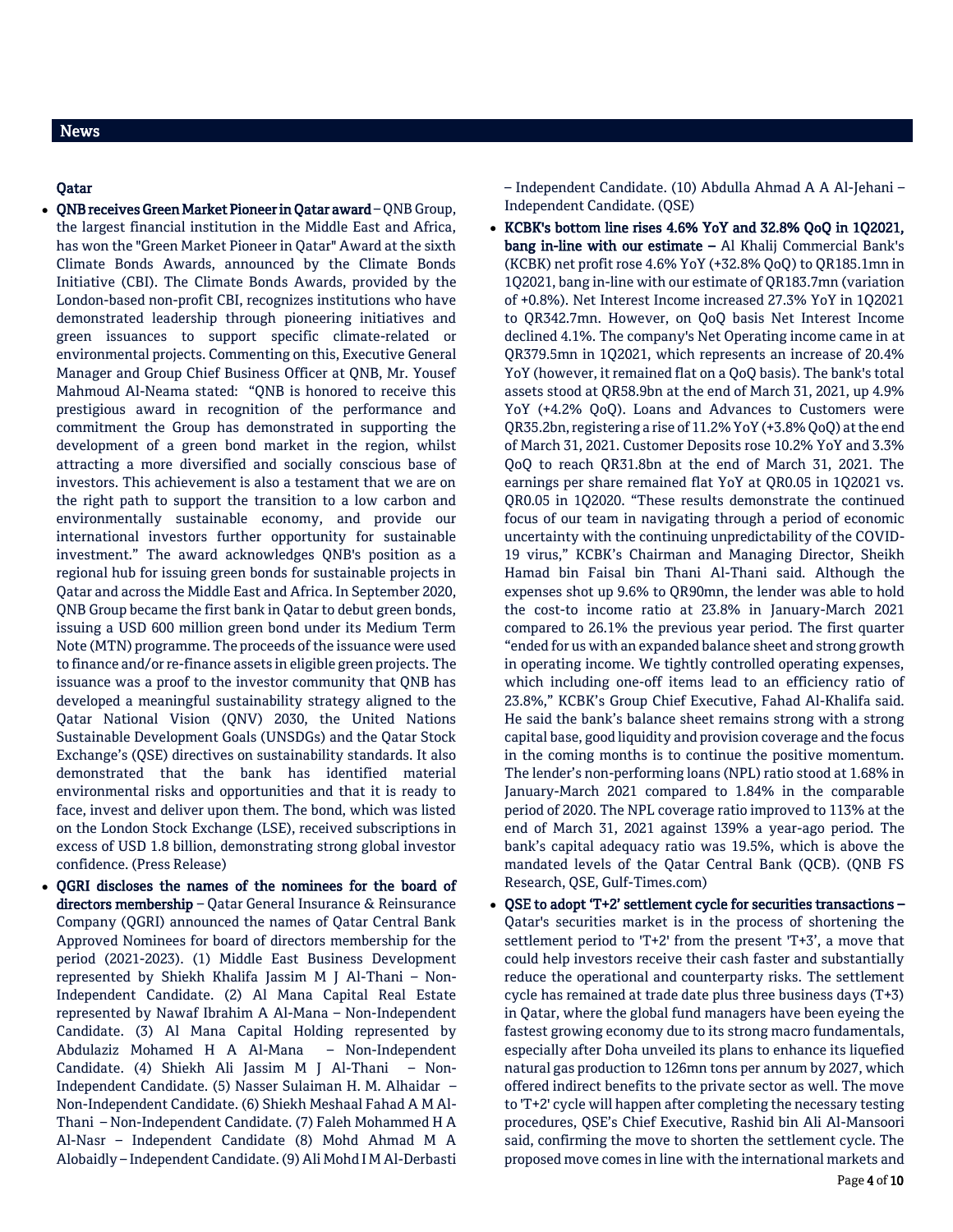would enable dealers to withdraw cash from two days after completing the sale instead of three days, he said. Market sources said having 'T+2' settlement cycle, in line with global markets, ensure seamless international fund management, which in turn, helps in enhancing the competitive edge of the Qatari capital market. (Gulf-Times.com)

- AM Best upgrades QISI's rating Qatar Islamic Insurance (QISI) announced that the rating agency AM Best has upgraded the QISI's financial strength rating to "A-" (Excellent) from "B+" (Good) and the long-term issuer credit rating to "a-" from "bbb " of the group. The outlook of these credit ratings has been revised to Stable from Positive. The ratings reflect QISI's balance sheet strength, which AM Best assesses as very strong, as well as its strong operating performance. (QSE, Gulf-Times.com)
- Milaha announces the amendment of the Articles of Association – Qatar Navigation (Milaha, QNNS) announced that the board of directors approved the amendment of the Articles of Association to increase the percentage of non-Qatari ownership from 49% to 100% subject to the approval of the concerned official authorities and the company's Extra Ordinary General Assembly and according to the necessary procedures in this regard. (QSE)
- UDCD holds its investors relation conference call on April 28 United Development Company (UDCD) announced that the conference call with the Investors to discuss the financial results for the 1Q2021 will be held on April 28, 2021 at 12:30 pm, Doha Time. (QSE)
- QLMI holds its investors relation conference call on April 28 QLM Life & Medical Insurance Company (QLMI) announced that the conference call with the Investors to discuss the financial results for 1Q2021 will be held on April 28, 2021 at 01:00 pm, Doha Time. (QSE)
- WDAM holds its investors relation conference call on April 28 Widam Food Company (WDAM) announced that the conference call with the Investors to discuss the financial results for 1Q2021 will be held on April 28, 2021 at 01:30 pm, Doha Time. (QSE)
- ValuStrat: Qatar's office space supply amounts to 5.5mn square meters Gross Leasable Area in 1Q2021 – Qatar's supply of office space amounted to 5.5mn square meters Gross Leasable Area (GLA), researcher ValuStrat said and noted upcoming projects until 2022, currently under development, totaled 1.28mn square meters GLA. As of 1Q2021, the supply of office space was 5.5mn square meters Gross Leasable Area (GLA). Moreover, 62% of the existing stock was of 'Grade-A' category. As many as seven office projects were added in the first quarter in Lusail, Ain Khaled (Salwa Road), Fereej Abdul Aziz, Old Airport, Al Muntazah and Msheireb comprising of 145,000 square meters GLA. Upcoming projects until 2022, currently under development, totaled 1.28mn square meters GLA, 62% of which is located in Lusail (Fox Hills, Energy City, Commercial Boulevard and Marina District) and the remaining mixed amongst Umm Ghuwailina, Al Hitmi and Al Dafna. Median office asking rents fell 6% YoY and 2% QoQ. The median monthly office asking rent in West Bay was QR110 per square meters, with quoted rents ranging from QR70 to 190 per square meter. Offices in Al Sadd experienced the highest quarterly fall in asking rents up to 4%, with rates varying from QR50 to QR110 per square meter. Secondary office locations saw larger declines this quarter in comparison to prime locations. Offices in Al

Wakrah and Al Khor ranged from QR40 to QR60 per square meter. The average asking price for offices in Lusail and West Bay was QR17,500 per square meter on sellable area. ValuStrat in its first quarter Qatar real estate review said during the first two months of 1Q2021, export revenues reduced by 3.8% YoY, and imports contracted by 14% YoY. During 1Q2021, the Consumer Price Index (CPI) stood at 97.1 points (the base year 2018) indicating a marginal decrease of 1% annually and increase of 1.1% QoQ. Housing and utility expenses index decreased 5.5% YoY and 1.6% QoQ. The International Monetary Fund (IMF) had projected the real GDP of Qatar to grow 2.4% during 2021, ValuStrat noted. (Gulf-Times.com)

 Qatar's electric vehicle charging strategy next month – While continuing its race towards achieving the goal in going green in the transportation sector, Qatar is set to adopt an electric vehicle charging strategy. National Program for Conservation and Energy Efficiency's (Tarsheed) President, Abdulaziz Ahmed Al-Hammadi, explained that the strategy will be announced next month. Addressing a virtual press conference on Thursday, he pointed out that the Qatar General Electricity and Water Corporation (Kahramaa) is working with other authorities including the Ministry of Transportation and Communications (MoTC) and the Public Works Authority (Ashghal). The strategy includes setting up infrastructure needed for the electric vehicle charging project and specifications for electric chargers. "The most important features of this strategy are the identification of public places to set up the charging points," the official said. Kahramaa has plans to set up 200 to 500 charging points for electric cars across the country by 2022. The charging points will be at shopping malls, residential areas, stadiums, parks and government offices. Also, Kahramaa aims to produce 700MW from solar panels by 2022. (Gulf-Times.com)

## International

Global economy to stage vigorous recovery; jobs growth to  $\log -$ The global economy will recover this year from its coronavirus slump at a pace not seen since the 1970s as strong momentum builds in most major economies, according to Reuters polls of over 500 economists. That optimism was largely led by the widely expected vaccine-driven recovery, massive liquidity injections, unprecedented fiscal support - primarily by the United States, with more in the pipeline - and continued adaptation of economic activity to overcome subdued mobility. With many countries still facing challenges from the pandemic, when asked on the likelihood of a renewed spike in coronavirus cases derailing the global economic recovery this year, economists were split in the Reuters polls taken over the past month. (Interactive graphic tracking global spread of coronavirus: open https://tmsnrt.rs/2FThSv7 in an external browser) But 2021 growth views for 55% of 44 economies polled on were upgraded from three months ago, led by the US economy - which was predicted to mark the fastest annual expansion since 1984 - and China, set to return to pre-crisis levels this year. The devastating pandemic pushed the world economy into its deepest-ever recession last year, but the poll showed a sharp rebound with the global economy predicted to grow on average 5.9% this year, the fastest since the 1970s. That compared to 5.3% expected in January and a sharp upgrade compared to expectations from a year ago, when the pandemic took hold.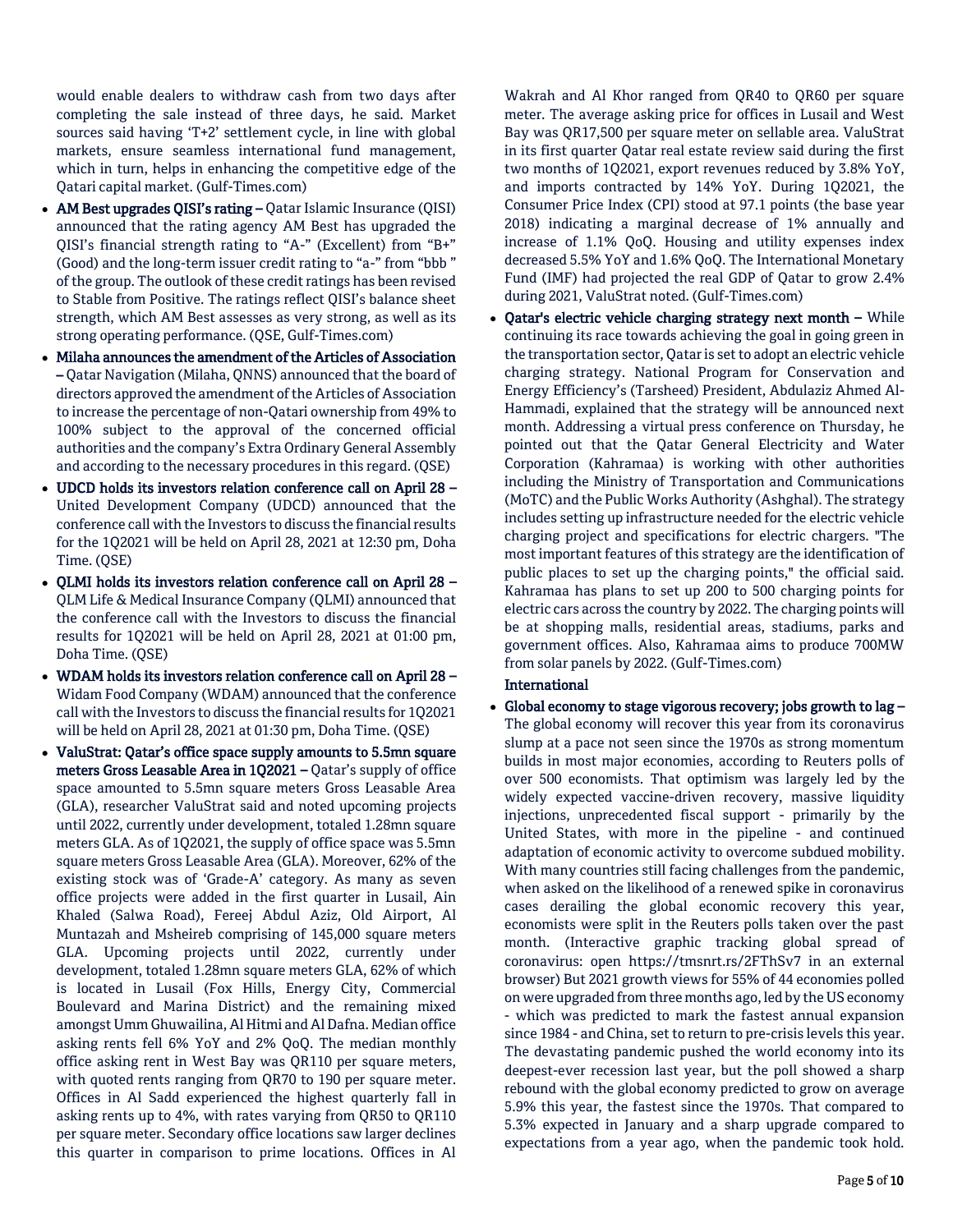While the latest consensus is just a touch below the International Monetary Fund's 6% projection, nearly 30% of 74 economists predicted world GDP growth in excess of the IMF's forecast. (Reuters)

 US weekly jobless claims hit 13-month low; home sales tumble – The number of Americans fi ling new claims for unemployment benefits last week dropped to a fresh one-year low, suggesting layoff s were subsiding and strengthening expectations for another month of blockbuster job growth in April as a reopening economy unleashes pent-up demand. But the labor market recovery has a long way to go, with the report from the Labor Department yesterday showing at least 17.4mn people were collecting unemployment checks in early April, a sign that longterm joblessness was becoming entrenched. "While new layoffs have slowed considerably, they are still nowhere near the level associated with a stable labor market," said Andrew Stettner, senior fellow at The Century Foundation. "The problem isn't that unemployed workers are not accepting jobs, but rather that the number of jobless people far outpaces the number of suitable job openings." Initial claims for state unemployment benefits decreased 39,000 to a seasonally adjusted 547,000 for the week ended April 17, the lowest since mid-March 2020. Data for the prior week was revised to show 10,000 more applications received than previously reported. Economists polled by Reuters had forecast 617,000 applications for the latest week. It was the second straight week that claims were below the 700,000 level since March 2020 when mandatory shutdowns of non-essential businesses like restaurants and bars were enforced to slow the first wave of Covid-19 infections. There were large declines in fi lings in Texas and New York. Claims have remained high because of fraud, especially in California and Ohio. The enhancement of the unemployment benefits programs, including a weekly \$300 subsidy, could also be encouraging some people to attempt to fi le a claim for assistance, though not every application is approved. The latest Labor Department data on first payments show only a fraction of claims were successful over the past months. The weekly subsidy and the Pandemic Unemployment Assistance (PUA) program will run through September 6. The unprecedented surge in claims early in the pandemic could also be messing with the model that the government uses to strip seasonal fluctuations from the data. Claims jumped to a record 6.149mn in early April 2020. In a healthy labor market, claims are normally in a range of 200,000 to 250,000. Including the PUA program, 699,798 people filed claims last week, squeaking below 700,000 for the first time since the pandemic started. (Reuters)

- US new home sales rebound exceeds expectations in March Sales of new US single-family homes rebounded more than expected in March, likely boosted by an acute shortage of previously owned houses on the market. The Commerce Department said on Friday that new home sales surged 20.7% to a seasonally adjusted annual rate of 1.021mn units last month. Economists polled by Reuters had forecast new home sales, which account for a small share of US home sales, increasing to a rate of 886,000 units in March. (Reuters)
- US to double public climate finance to developing countries by 2024 – The US said it would boost public climate finance to help poor countries reduce greenhouse gas emissions and adapt to a

changing climate, doubling funding by 2024 from high average levels hit during the Obama administration. The White House said it was embracing "ambitious but attainable goals" for international aid to developing countries, given the urgency of the climate crisis and to compensate for a sharp drop in US funding during the Trump administration. The White House said that by 2024 it would triple financing of climate adaptation, which focuses on adjustments to current or expected climate change. It said it would work with Congress to enact needed legislation. The Biden administration released its climate finance plan in tandem with a new goal to cut emissions by 50%- 52% from 2005 levels. Leonardo Martinez-Diaz, a top aide to Biden's climate envoy John Kerry, said total U.S. international public climate finance averaged around \$2.8bn a year during the baseline period from fiscal 2013-2017, with around \$500mn going toward adaptation. That was the most recent period when US climate finance was at an all-time high, he said on Twitter. A handful of nongovernmental organizations said the US, the world's second leading emitter after China, would have to contribute \$800bn in international climate finance through 2030 for its "fair share." (Reuters)

- UK retail sales surge before lockdown easing, borrowing leaps, too – British retail sales jumped last month before a partial lifting of coronavirus restrictions, suggesting an economic rebound is under way, but official data also showed record peacetime government borrowing. Sales volumes leapt by 5.4% in March from February with clothing retailers able to sell online benefiting especially as consumers got ready to venture out after being locked down for much of the past year. Retailers also reported a rise in purchases of mobility equipment as older people left their homes after their vaccinations and there was a jump in sales at garden centres, reflecting the boom in gardening over the past year. Economists polled by Reuters had expected a much smaller month-on-month increase of 1.5%. Sales were up 1.6% from February last year, before the pandemic hit, the Office for National Statistics (ONS) said. Separate data underscored the huge cost of the government's emergency programs to prop up the economy last year. Britain's government borrowed 303.1bn Pounds (\$420.1bn) in the 2020/21 financial year, which ended last month, a surge of 246bn Pounds on the previous year and the biggest share of the economy in peacetime. Borrowing stood at 14.5% of economic output, the highest such ratio since 1946, after World War Two, when it was 15.2%. Public debt stood at 2.14tn Pounds, almost 98% of GDP. Finance minister Rishi Sunak last year ramped up spending on jobs and income protection, welfare and the health service and cut taxes as swathes of the economy were closed. Britain's budget forecaster predicted in early March that overall borrowing would hit 355bn Pounds in 2020/21, but it has said since then it would probably come in a bit lower. (Reuters)
- PMI: Eurozone economic recovery accelerates in April as services bounce back - The Eurozone's recovery from its pandemic-induced economic downturn was much stronger than expected in April as the service industry adapted to lockdowns and made a surprise return to growth, a survey showed. With the continent facing a fresh wave of coronavirus infections governments have re-imposed strict curbs to contain the spread, forcing some businesses to close and encouraging citizens to stay home. That meant the economy was expected to recover at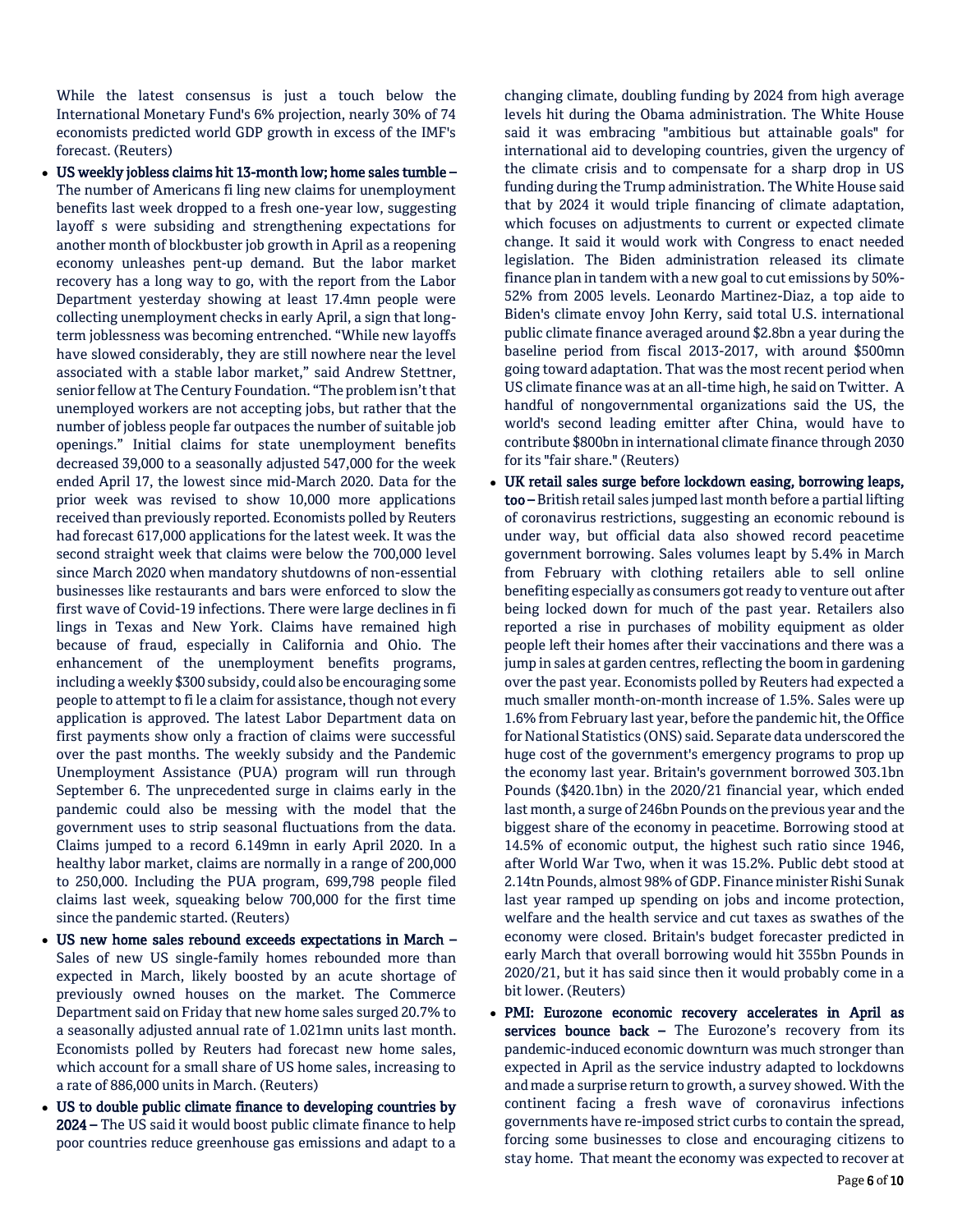a much weaker rate this quarter than had been expected only a month previously, according to a Reuters poll last week. But IHS Markit's flash Composite Purchasing Managers' Index, seen as a good guide to economic health, rose to a nine month high of 53.7 from March's 53.2, confounding expectations in a Reuters poll for a dip to 52.8. Anything above 50 indicates growth. On Thursday, the European Central Bank kept its copious stimulus flowing to support the economy as President Christine Lagarde said there were clear signs of improvement. A PMI for the dominant service industry rose to 50.3 from last month's 49.6, beating the median forecast in the Reuters poll for a decline to 49.1. Meanwhile, factories in the currency union had their most active month since the survey began in mid-1997. An index measuring output nudged up to survey high. Germany's PMI gave an upbeat outlook for Europe's largest economy with factories continuing to churn out goods at a near-record pace although activity in the services sector remained sluggish due to coronavirus curbs. French business activity expanded more strongly than forecast, according to its survey, as the Eurozone's second-biggest economy showed signs of resilience. In Britain, outside the Eurozone and the European Union, a deluge of new orders swept through businesses as the country lifted some of its COVID-19 restrictions, pointing to a rapid rebound. (Reuters)

- PMI: German private sector in two-speed recovery due to coronavirus curbs – German factories continued to churn out goods at a near-record pace in April while activity in the services sector remained sluggish due to coronavirus curbs, a survey showed, giving an upbeat outlook for Europe's largest economy. IHS Markit's flash Purchasing Managers' Index (PMI) of activity in the manufacturing sector edged down only slightly to 66.4 from its record high of 66.6 reached in March. This beat a Reuters poll forecast for a reading of 65.8. The PMI for activity in the services sector fell to 50.1 from 51.5. This was a bit weaker than expected but still above the 50 mark which separates growth from contraction. As a result, the preliminary composite PMI, which tracks the manufacturing and services sectors that together account for more than two-thirds of the German economy, eased to 56.0 from its 37-month high of 57.3 in the previous month. Companies hired new staff at a pace not seen since October 2018 and their backlogs of work increased to the highest level in more than 10 years, the survey showed. In a sign of supply chain problems, input prices hit a 10-year high but firms managed to pass on their increased costs through higher output prices, suggesting that inflationary pressures could be building up. (Reuters)
- Russia surprises with 50-basis point rate hike, signals more The Bank of Russia unexpectedly raised its key interest rate by 50 basis points and signaled more tightening as ruble volatility contributed to inflation risks. The benchmark rate was raised to 5% on Friday, the Bank of Russia said in a statement. Thirteen economists out of 41 analysts forecast the move, while 28 expected a smaller cut, according to a Bloomberg survey. The ruble climbed more than any other major emerging-market currency. "There's a real risk of delaying the return to neutral monetary policy," Bank of Russia Governor Elvira Nabiullina said at a news briefing following the decision. "These risks may make it necessary for a more serious, significant increase in the rate in the future." She added that the bank will consider further hikes and may even consider another 50 basis point increase. On

Friday, the bank raised its year-end estimate for inflation to 4.7%-5.2% from 3.7%-4.2% and warned that price growth continues to run above forecast. The ruble has been hit by a series of geopolitical shocks since Nabiullina pushed through a surprise 25 basis-point rate hike last month. A faster-thanexpected economic recovery from the pandemic is also adding to price growth, the central bank said on Friday. "Both the decision and commentary should be considered very hawkish," said Dmitry Dolgin, chief economist at ING Bank in Moscow. "The wording suggests that another couple of hikes this year are quite likely." The key rate will average at 4.8%-5.4% this year and 5.3%-6.3% in 2022, according to a trajectory published alongside the statement for the first time on Friday. The guidance suggests the room for further rates is "potentially quite large," Dolgin said. US sanctions on sovereign debt imposed this month and tensions over a Russian troop buildup on the border with Ukraine have added to uncertainty around the outlook for the ruble, which feeds through to inflation with a lag. Bond outflows were limited after the penalties were imposed, but the central bank needs to be ready for more measures, Nabiullina said Friday. Annual inflation eased to 5.5% as of April 19, suggesting that price growth has passed its peak after accelerating for 11 straight months. It remains well above the central bank's 4% target, however and economists expect easing to be slow. (Bloomberg) Regional

 Gulf economies seen rebounding this year but some forecasts scaled back - The economies of the six-member GCC are expected to return to growth this year, a quarterly Reuters survey showed on Thursday, but half are seen expanding less than previously forecast. Economists in the April 8-20 poll forecast a marked improvement in economic fortunes across the oil-rich region after it was hammered by the COVID-19 pandemic. But while median forecasts for 2021 growth were raised for Bahrain and to a lesser extent the United Arab Emirates, they were scaled back for Saudi Arabia, Kuwait and Oman while the outlook for Qatar was unchanged. The economists expect Saudi Arabia's economy, the Middle East's largest, to grow 2.4% this year, less than the 2.8% forecast in a similar poll three months ago. Economic growth in 2022 and 2023 was seen at 3.3% and 3.0% respectively, versus 3.2% and 3.1% in the previous poll. The Kingdom is in the midst of an ambitious economic development plan dubbed Vision 2030 to wean the economy off oil, create jobs and boost investment. "While some progress has been made in implementing the needed reforms, bureaucracy, lack of transparency, and inefficiency remain major impediments to achieving sustained rapid private sector growth," the Institute of International Finance (IIF) said in a report. The UAE's economy was seen growing by 2.3% this year, up slightly from the 2.2% expected three months ago. Growth was forecast at 3.6% in 2022 and 3.3% in 2023, up from 3.5% and 3% projected in January. "The UAE can afford a modestly expansionary fiscal stance in 2021 given its spare capacity and the recovery in oil prices," the IIF said. "Higher oil prices combined with the economic recovery will support the banking sector by improving the liquidity situation and demand for private sector credit." The forecast for Qatar's 2021 economic growth was unchanged from the previous poll at 2.8% but edged up to 3.6% for next year from 3.5%. The 3.1% growth forecast for 2023 was up a full percentage point from the previous survey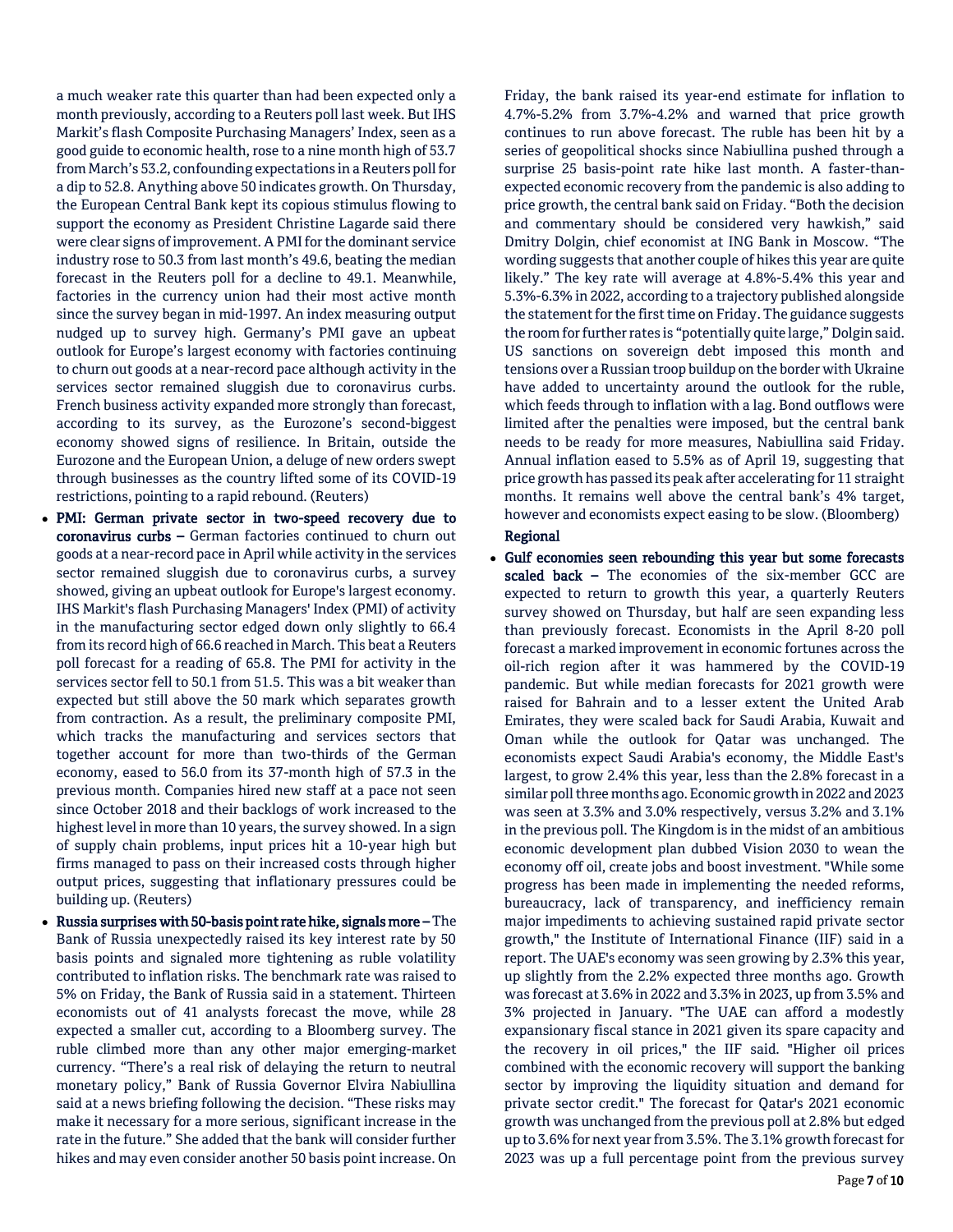with a boost expected from its hosting of the FIFA World Cup in late 2022. The economists revised down their expectations for Kuwait this year to 1.8% growth from 2.2% previously as it faces a possible liquidity crunch. However, the 3.5% growth seen next year is comfortably above the January forecast of 2.7%, with 2023 expectations at 2.9% versus 3.0%. Oman's economy was expected to grow at 1.9% this year, 3.2% next year and 2.4% in 2023, compared to 2.1%, 2.7% and 2.5% in the previous poll. Bahrain's economy was seen growing the most this year, at 2.9% compared with 2.5% in the last poll, with the pace expected to be maintained next year, in line with the previous forecast. Economic growth in 2023 was forecast at 2.7%, up from 2.0% previously. (Reuters)

- Saudi share of Gulf economy rose to almost 50% in 2020 Saudi Arabia increased its share of the GCC economy to almost half in 2020 as it weathered the COVID-19 pandemic better than its neighboring Arab states. The Kingdom's made up 49.8% of the bloc's economy in 2020, up from 48.4% in 2019, Al Eqtisadiah newspaper reported, citing data from the International Monetary Fund (IMF) and Gulf statistical agencies. Nominal gross domestic product (GDP) for the six GCC countries fell 14.3% in 2020 to \$1.41tn, while Saudi GDP contracted 11.8% to \$700.1bn. The UAE's economy shrank 15.9% to \$354.3bn, representing 25.2% of GCC output. (Zawya)
- Saudi PIF's Innovative Energy nears completion of ADES International acquisition – Public Investment Fund (PIF)-owned Innovative Energy Holding is close to completing its acquisition of UK-listed oil and gas services provider ADES International Holding. The cash offer from Innovative Energy has been declared unconditional in all respects, ADES said in a statement to the London Stock Exchange on Thursday. Innovative Energy has acquired or contracted to acquire 98.6 percent of ADES International and is commencing the compulsory acquisition process to acquire the remainder of the ADES shares. The offer price of \$12.50 per share in cash for each ADES share values the existing issued share capital (excluding Treasury Shares) of ADES International at approximately \$516mn. Innovative Energy intends to apply a request to the UK's Financial Conduct Authority to remove the listing of ADES shares from the official list, and it will also submit a request to the London Stock Exchange to cancel trading of ADES shares, which is anticipated to take effect about 20 business from 21 April. (Zawya)
- Saudi Arabia sees over \$200bn in savings from energy reforms plan – Saudi Arabia could save over \$200bn over the next decade by replacing liquid fuel used for domestic consumption with gas and renewable energy sources, the Finance Minister, Mohammed al-Jadaan said, as the Kingdom seeks to cut costs to fund investments. The world's top oil exporter has embarked on an ambitious reforms program in recent years to modernize its economy, create jobs, and reduce its dependence on oil revenues. "One initiative we're about to finalize is the displacement of liquids," said Finance Minister. "This program would represent savings for the government of about \$213.34bn over the next 10 years which can be utilized for investment." Saudi Arabia this month signed power purchase agreements with seven new solar projects, part of plans to optimize the energy mix used for electricity production. "Instead of buying fuel from the international markets at \$60 and then selling it at \$6 for Saudi

utilities, or using some of our quota in OPEC to sell at \$6, we're going to actually displace at least 1mn bpd of oil equivalent in the next 10 years and replace it with gas and renewables," he said. (Reuters)

- Saudi Aramco to refinance \$10bn revolving loans Saudi Aramco is expected to refinance a \$10bn debt facility raised in 2015, two sources said, in what would be the oil giant's third major foray into the loan market this year. Aramco, the world's largest oil company, raised the revolving credit facility in 2015 with a wide group of international and local banks. That financing included two five-year loans, one in US dollars and one in riyal, and two annually renewable one-year loans, also split between the two currencies. Aramco, which declined to comment, last year extended the two five-year facilities by two years, pushing their maturities to March next year, according to a bond prospectus. It is now planning to refinance the \$10bn revolving loans, two banking sources said, confirming a report by LPC, a fixed income news service that is part of Refinitiv. (Zawya)
- Saudi Aramco said to review upstream assets for potential stake sales - Saudi Aramco is conducting a strategic review of its upstream business, in a move that could potentially see the state-owned firm bring in external investors to some of its oil and gas assets, sources said. The world's biggest energy company is in preliminary discussions with advisers to evaluate its options. Aramco may study possibilities including selling stakes in the operations at certain fields or entering joint ventures with other large energy producers, the sources said. It could also form partnerships to develop new gas resources, according to the people. Any deal could raise billions of dollars for Aramco, which is at the center of Saudi Arabia's economic transformation plan, the people said. Aramco is unlikely to open up its most important oil assets, though it could bring in investors to less sensitive operations, the people said. Deliberations are at an early stage, and the structure of any potential deal has not been decided, the sources said. Since Aramco was fully nationalized in 1980, most foreign investment in Saudi Arabia's energy industry has been restricted to downstream assets such as refineries and petrochemical plants. In the past, the company struck joint venture agreements with firms including Royal Dutch Shell Plc and Total SE for the exploration and drilling of natural gas in the Kingdom. Even before Aramco attracted foreign partners to drill for natural gas in 2003-2004, it held detailed talks with Big Oil companies in the late 1990s to develop its reserves. (Gulf-Times.com)
- UAE's February consumer prices fall 2.01% YoY The UAE's consumer prices fell 2.01% in February YoY, according to the UAE National Bureau Statistics. (Bloomberg)
- DP World to focus on 'containing costs' in 2021 Ports operator DP World will continue to focus on "containing costs" this year despite an improvement in business conditions, Chief Executive Officer, Sultan Ahmed Bin Sulayem said on Thursday. DP World reported a "strong start" to 2021, with gross container volumes increasing by 10.2% YoY during the first quarter, driven by port operations in India and Australia. Commenting on the latest performance, Bin Sulayem said the "near-term trading environment" is now positive, however the ongoing health crisis, as well as other geopolitical issues, could still disrupt the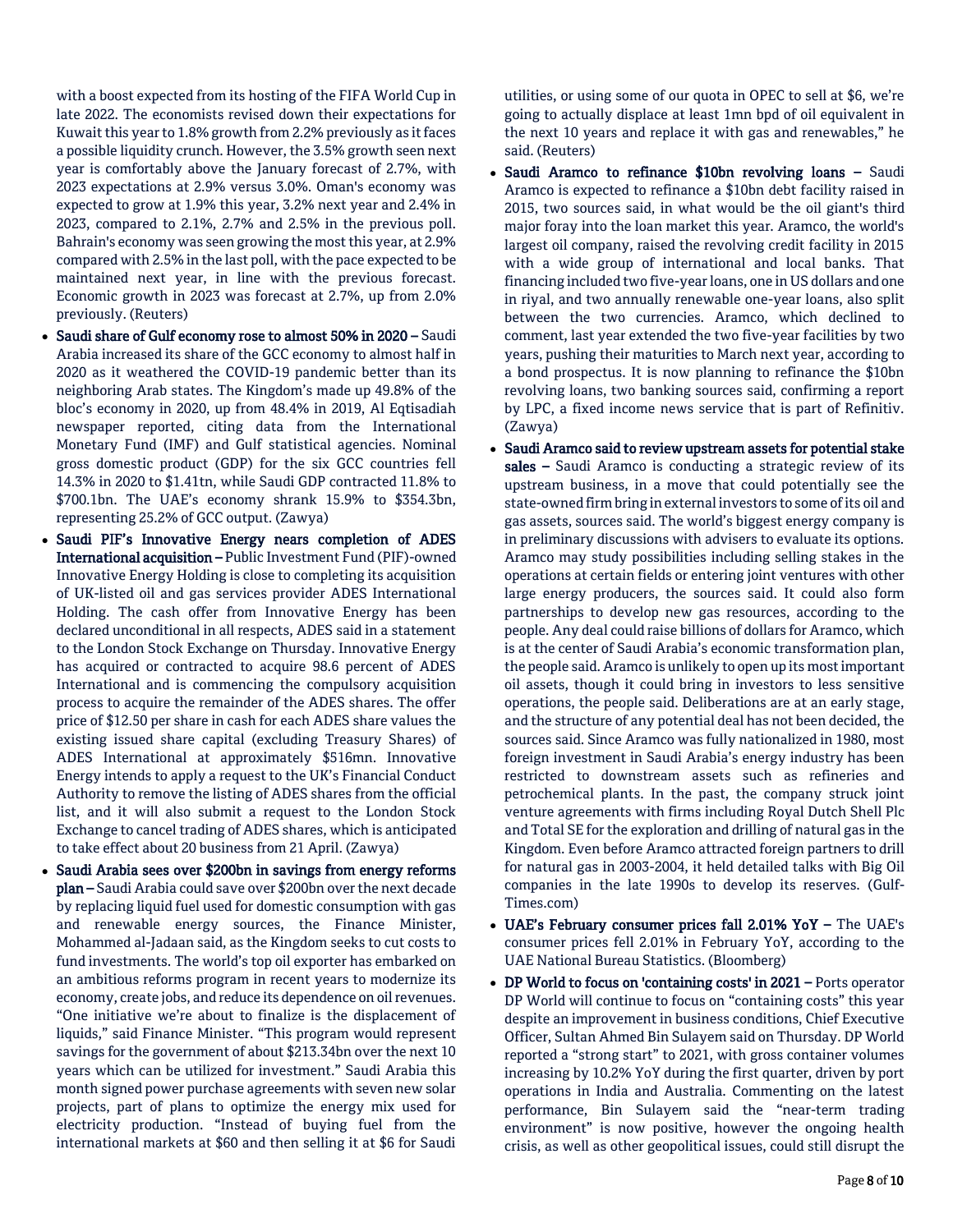economic recovery. "Looking ahead, while the near-term trading environment is positive, we remain mindful that the economic recovery can be disrupted by the COVID-19 pandemic, geopolitical uncertainty in some parts of the world and ongoing trade war," Sulayem said. "Despite the more benign trading environment, we remain focused on containing costs to grow profitability, managing growth capex and continued execution of our strategy of delivery supply chain solutions to beneficial cargo owners," he added. (Zawya)

- Du to consider availing financing The board of Dubai's Du is to consider options for availing financing for the company at its meeting next week, the company said in a statement to Dubai Financial Market (DFM). No further details were provided, but the company's 1Q2021 financial results will also be discussed at the meeting, which will be held on Monday. Emirates Integrated Telecommunications (EITC), the holding company for the telecoms provider, saw its profits fall from AED1.73bn in 2019 to AED1.44bn in 2020, according to its consolidated financial statement for the year ending December 31 2020, posted to DFM. (Zawya)
- Emirate of Sharjah's outlook remains Stable by S&P Emirate of Sharjah's outlook remains Stable by S&P. (Bloomberg)
- Oman sells OMR300mn 2028 bonds at yield of 5.15%; bid-cover at 1.21x – Oman sold OMR300mn of bonds due on April 22, 2028 on Apr 20. Investors offered to buy 1.21 times the amount of securities sold. The bonds were sold at a price of 102.35, have a yield of 5.15 percent and settled Apr 22. (Bloomberg)